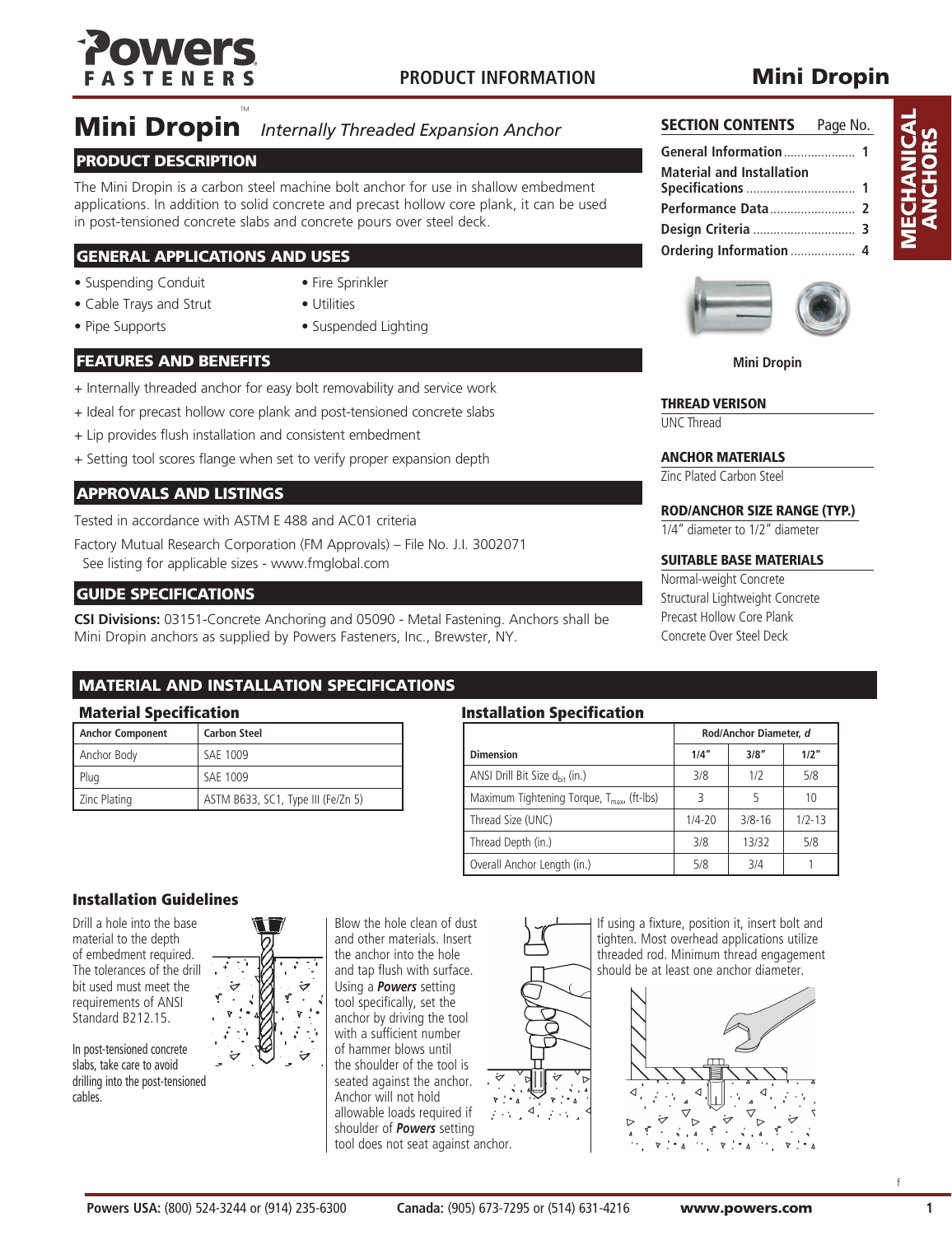

### Performance Data

### Ultimate Load Capacities for Mini Dropin in Normal-Weight Concrete<sup>1,2</sup>



| <b>Minimum</b><br>Rod/Anchor    |                                     | Minimum Concrete Compressive Strength (f) |                              |                                |                              |                                |                              |  |  |
|---------------------------------|-------------------------------------|-------------------------------------------|------------------------------|--------------------------------|------------------------------|--------------------------------|------------------------------|--|--|
| <b>Embedment</b><br><b>Size</b> |                                     | 3,000 psi (20.7 MPa)                      |                              | 4,000 psi (27.6 MPa)           |                              | 6,000 psi (41.4 MPa)           |                              |  |  |
| d<br>in.<br>(mm)                | Depth<br>$h_{\rm v}$<br>in.<br>(mm) | <b>Tension</b><br>lbs.<br>(kN)            | <b>Shear</b><br>lbs.<br>(kN) | <b>Tension</b><br>lbs.<br>(kN) | <b>Shear</b><br>lbs.<br>(kN) | <b>Tension</b><br>lbs.<br>(kN) | <b>Shear</b><br>lbs.<br>(kN) |  |  |
| 1/4                             | 5/8                                 | 1,100                                     | 1,260                        | 1,150                          | 1,650                        | 1,200                          | 1,650                        |  |  |
| (6.4)                           | (15.9)                              | (6.3)                                     | (5.7)                        | (5.1)                          | (7.4)                        | (5.3)                          | (7.4)                        |  |  |
| 3/8                             | 3/4                                 | .980                                      | 2,700                        | 2,120                          | 4,220                        | 2,270                          | 4,220                        |  |  |
| (9.5)                           | (19.1)                              | (8.9)                                     | (12.2)                       | (9.5)                          | (19.0)                       | (10.2)                         | (19.0)                       |  |  |
| 1/2                             | (25.4)                              | 3.360                                     | 4.400                        | 3,360                          | 4.875                        | 3.750                          | 4,875                        |  |  |
| (12.7)                          |                                     | (15.1)                                    | (19.8)                       | (15.1)                         | (21.9)                       | (16.9)                         | (21.9)                       |  |  |

1. Tabulated load values are for anchors installed in concrete. Concrete compressive strength must be at the specified minimum at the time of installation.

2. Ultimate load capacities must be reduced by a minimum safety factor of 4.0 or greater to determine allowable working load.

### Allowable Load Capacities for Mini Dropin in Normal-Weight Concrete<sup>1,2</sup>

| <b>Minimum</b><br>Rod/Anchor |                            | Minimum Concrete Compressive Strength $(f_c)$ |                              |                                |                       |                                |                              |  |
|------------------------------|----------------------------|-----------------------------------------------|------------------------------|--------------------------------|-----------------------|--------------------------------|------------------------------|--|
| <b>Size</b>                  | <b>Embedment</b>           | 3,000 psi (20.7 MPa)                          |                              |                                | 4,000 psi (27.6 MPa)  |                                | 6,000 psi (41.4 MPa)         |  |
| d<br>in.<br>(mm)             | Depth<br>h,<br>in.<br>(mm) | <b>Tension</b><br>lbs.<br>(kN)                | <b>Shear</b><br>lbs.<br>(kN) | <b>Tension</b><br>lbs.<br>(kN) | Shear<br>lbs.<br>(kN) | <b>Tension</b><br>lbs.<br>(kN) | <b>Shear</b><br>lbs.<br>(kN) |  |
| 1/4                          | 5/8                        | 275                                           | 315                          | 285                            | 415                   | 300                            | 415                          |  |
| (6.4)                        | (15.9)                     | (1.2)                                         | (1.4)                        | (1.3)                          | (1.9)                 | (1.3)                          | (1.9)                        |  |
| 3/8                          | 3/4                        | 495                                           | 675                          | 530                            | 1,055                 | 570                            | 1,055                        |  |
| (9.5)                        | (19.1)                     | (2.2)                                         | (3.0)                        | (2.4)                          | (4.7)                 | (2.6)                          | (4.7)                        |  |
| 1/2                          | (25.4)                     | 840                                           | 1.100                        | 840                            | 1,220                 | 940                            | 1,220                        |  |
| (12.7)                       |                            | (3.8)                                         | (5.0)                        | (3.8)                          | (5.5)                 | (4.2)                          | (5.5)                        |  |

1. Allowable load capacities listed are calculated using and applied safety factor of 4.0.

Installation Detail for Mini Dropin Installed Through Soffit of Steel Deck into Concrete

2. Linear interpolation may be used to determine allowable loads for intermediate compressive strengths.

### STRUCTURAL SAND-LIGHTWEIGHT CONCRETE<br>OR NORMAL WEIGHT CONCRETE OVER STEEL DECK<br>(MINIMUM 3,000 PSI) UPPER FLUTE (VALLEY) **FLUTE EDGE ANCHOR** (TYP) NO MIN. EDGE DISTANCI (UPPER FLUTE) MIN. 7/8" (LOWER FLUTE) LOWER FLUTE (RIDGE) NO. 22 to NO. 18 GAGE STEEL DECK

### Ultimate and Allowable Load Capacities for Mini Dropin Installed Through Steel Deck into Structural Lightweight Concrete<sup>1,2,3</sup>

| <b>Minimum</b>            | Lightweight Concrete Over Min. 20 Ga. Steel Deck.<br>$f'_{c} \ge 3,000$ psi (20.7 MPa) |                                |                       |                                |                       |  |
|---------------------------|----------------------------------------------------------------------------------------|--------------------------------|-----------------------|--------------------------------|-----------------------|--|
| Rod/Anchor<br><b>Size</b> | Embed.                                                                                 |                                |                       | Minimum 1-3/4" Wide Deck       |                       |  |
| d                         | Depth<br>$h_{\rm v}$                                                                   |                                | <b>Ultimate Load</b>  |                                | Allowable Load        |  |
| in.<br>(mm)               | in.<br>(mm)                                                                            | <b>Tension</b><br>lbs.<br>(kN) | Shear<br>lbs.<br>(kN) | <b>Tension</b><br>lbs.<br>(kN) | Shear<br>lbs.<br>(kN) |  |
| 1/4<br>(6.4)              | 5/8<br>(15.9)                                                                          | 740<br>(3.3)                   | 1.880<br>(8.5)        | 185<br>(0.8)                   | 470<br>(2.1)          |  |
| 3/8<br>(9.5)              | 3/4<br>(19.1)                                                                          | 880<br>(4.0)                   | 2.040<br>(9.2)        | 220<br>(1.0)                   | 510<br>(2.3)          |  |
| 1/2<br>(12.7)             | (25.4)                                                                                 | 1.380<br>(6.2)                 | 2,120<br>(9.5)        | 345<br>(1.6)                   | 530<br>(2.4)          |  |

1. The metal deck shall be No. 22 gage to No. 18 gage thick steel [0.030-inch to 0.047-inch base metal thickness (0.75 mm to 1.20 mm)].

2. Allowable load capacities listed are calculated using and applied safety factor of 4.0.

3. Tabulated load values are for anchors installed with a minimum edge distance of 7/8" when installed through the lower flute. Anchors installed through the upper flute may be in any location provided the proper installation procedures are maintained.

f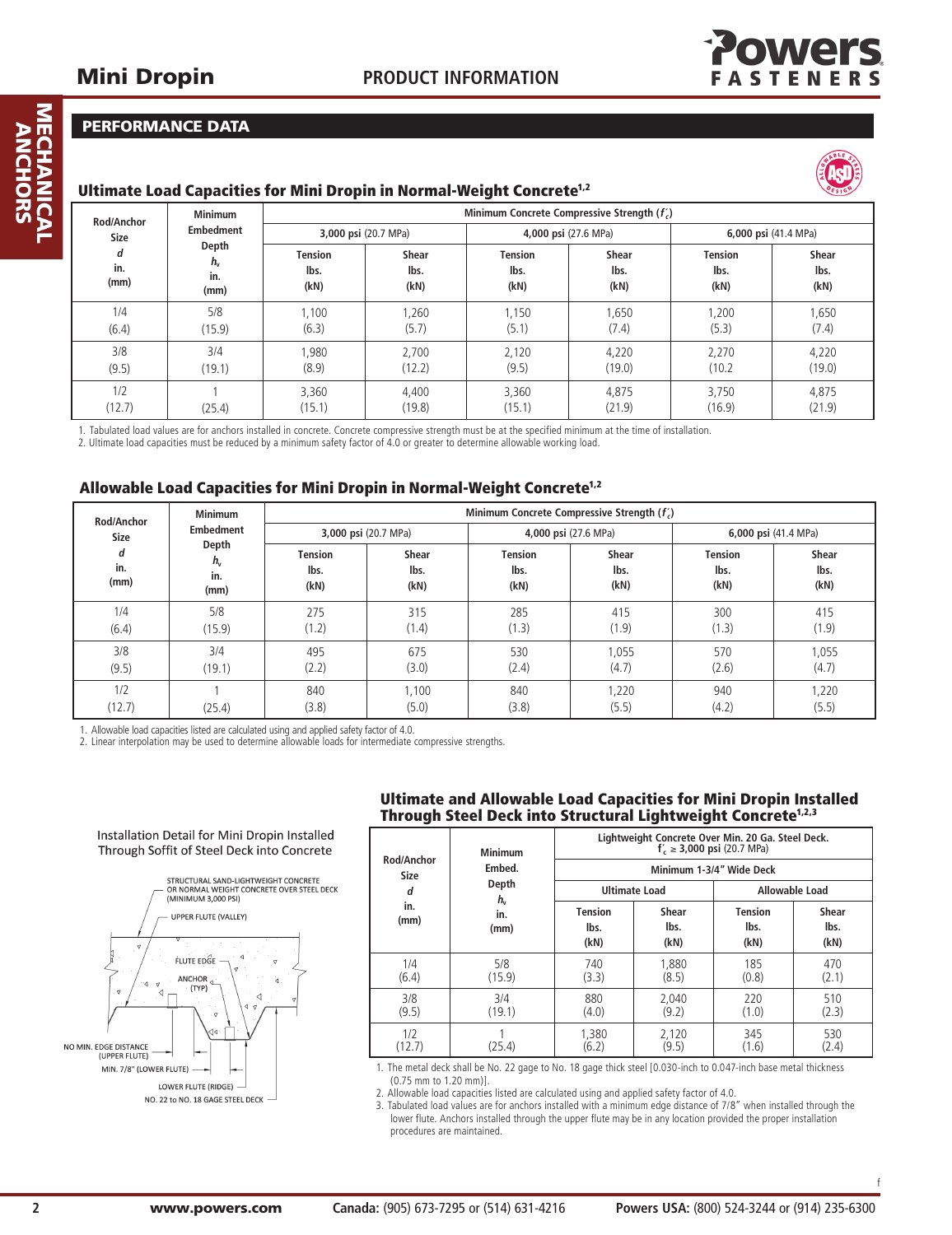

## Mini Dropin

### Performance Data

### Ultimate and Allowable Load Capacities for Mini Dropin in Precast Hollow Core Concrete Plank1,2



**Installation Detail for Mini Dropin Installed in Precast Hollow Core Concrete plank**



| Rod/<br>Anchor   | <b>Minimum</b><br>Embed.   | <b>Minimum</b>     | <b>Minimum</b>          |                                | Min. Concrete Compressive Strength<br>$f'_c \ge 5,000 \text{ psi}$ (34.5 MPa) |                         |                       |
|------------------|----------------------------|--------------------|-------------------------|--------------------------------|-------------------------------------------------------------------------------|-------------------------|-----------------------|
| <b>Size</b>      | Depth                      | <b>Spacing</b>     | Edge<br><b>Distance</b> | <b>Ultimate Load</b>           |                                                                               | Allowable Load          |                       |
| d<br>in.<br>(mm) | $h_{\rm v}$<br>in.<br>(mm) | in.<br>(mm)        | in.<br>(mm)             | <b>Tension</b><br>lbs.<br>(kN) | <b>Shear</b><br>lbs.<br>(kN)                                                  | Tension<br>lbs.<br>(kN) | Shear<br>lbs.<br>(kN) |
| 1/4<br>(6.4)     | 5/8<br>(15.9)              | 3<br>(76.2)        | 3<br>(76.2)             | 1.400<br>(6.2)                 | 1.840<br>(8.3)                                                                | 350<br>(1.6)            | 460<br>(2.1)          |
| 3/8<br>(9.5)     | 3/4<br>(19.1)              | $4 - 1/2$<br>(114) | $4 - 1/2$<br>(114)      | 2.600<br>(11.7)                | 3.400<br>(15.3)                                                               | 650<br>(2.9)            | 850<br>(3.8)          |
| (12.7)           | (25.4)                     | 6<br>(152.4)       | 6<br>(152.4)            | 2.600<br>(11.7)                | 3.540<br>(15.9)                                                               | 650<br>(2.9)            | 885<br>(4.0)          |

1. Tabulated load values are for anchors installed in concrete. Concrete compressive strength must be at the specified minimum at the time of installation.

2. Allowable load capacities listed are calculated using and applied safety factor of 4.0.

### DESIGN CRITERIA (ALLOWABLE STRESS DESIGN)

### Combined Loading

For anchors loaded in both shear and tension, the combination of loads should be proportioned as follows:

$$
\left(\frac{N_u}{N_n}\right)^{\frac{5}{3}} + \left(\frac{V_u}{V_n}\right)^{\frac{5}{3}} \le 1 \quad \text{or} \quad \left(\frac{N_u}{N_n}\right) + \left(\frac{V_u}{V_n}\right) \le 1
$$

Where:  $N_U =$  Applied Service Tension Load  $Nn =$  Allowable Tension Load  $Vu =$  Applied Service Shear Load  $V_n$  = Allowable Shear Load

### **Load Adjustment Factors for Spacing and Edge Distance1,2,3**

| Anchor Installed in Normal-weight Concrete |                    |                                                    |                             |                                               |                                      |
|--------------------------------------------|--------------------|----------------------------------------------------|-----------------------------|-----------------------------------------------|--------------------------------------|
| <b>Anchor Dimension</b>                    | Load Type          | <b>Critical Distance</b><br>(Full Anchor Capacity) | <b>Critical Load Factor</b> | <b>Minimum Distance</b><br>(Reduced Capacity) | <b>Minimum</b><br><b>Load Factor</b> |
| Spacing (s)                                | Tension and Shear  | $Scr = 3.0h$                                       | $F_{N_c} = F_{V_c} = 1.0$   | $Smin = 1.5h$                                 | $F_{N_c} = F_{V_c} = 0.50$           |
|                                            | Tension            | $Ccr = 12d$                                        | $F_{N_c} = F_{V_c} = 1.0$   | $Cmin = 6d$                                   | $F_{N_c} = 0.90$                     |
| Edge Distance (c)                          | Shear <sup>1</sup> | $Ccr = 12d$                                        | $F_{N_c} = F_{V_c} = 1.0$   | $Cmin = 6d$                                   | $F_{V_c} = 0.75$                     |

1. Allowable loads for anchors loaded in shear parallel to the edge have no load factor  $FV_c = 1.0$  when installed at minimum edge distances.

2. Allowable load values found in the performance data tables are multiplied by reduction factors when anchor spacing or edge distances are less than critical distances. Linear interpolation is allowed for intermediate anchor spacing and edge distances between critical and minimum distances. When an anchor is affected by both reduced spacing and edge distance, the spacing and edge reduction factors must be combined (multiplied). Multiple reduction factors for anchor spacing and edge distance may be required depending on the anchor group configuration.

| Anchor Installed in Through Steel Deck Structural Lightweight Concrete |                   |                                                    |                             |                                               |                                      |
|------------------------------------------------------------------------|-------------------|----------------------------------------------------|-----------------------------|-----------------------------------------------|--------------------------------------|
| <b>Anchor Dimension</b>                                                | <b>Load Type</b>  | <b>Critical Distance</b><br>(Full Anchor Capacity) | <b>Critical Load Factor</b> | <b>Minimum Distance</b><br>(Reduced Capacity) | <b>Minimum</b><br><b>Load Factor</b> |
| Spacing (s)                                                            | Tension and Shear | $Scr = 3.0h$                                       | $F_{N_c} = F_{V_c} = 1.0$   | $5\text{min} = 1.5\text{h}$                   | $F_{N_c} = F_{V_c} = 0.50$           |

3. Allowable load values found in the performance data tables are multiplied by reduction factors when anchor spacing is less than critical distances. Linear interpolation is allowed for intermediate anchor spacing between critical and minimum distances. Multiple reduction factors for anchor spacing may be required depending on the anchor group configuration. *MECHANICAL* ANCHORS